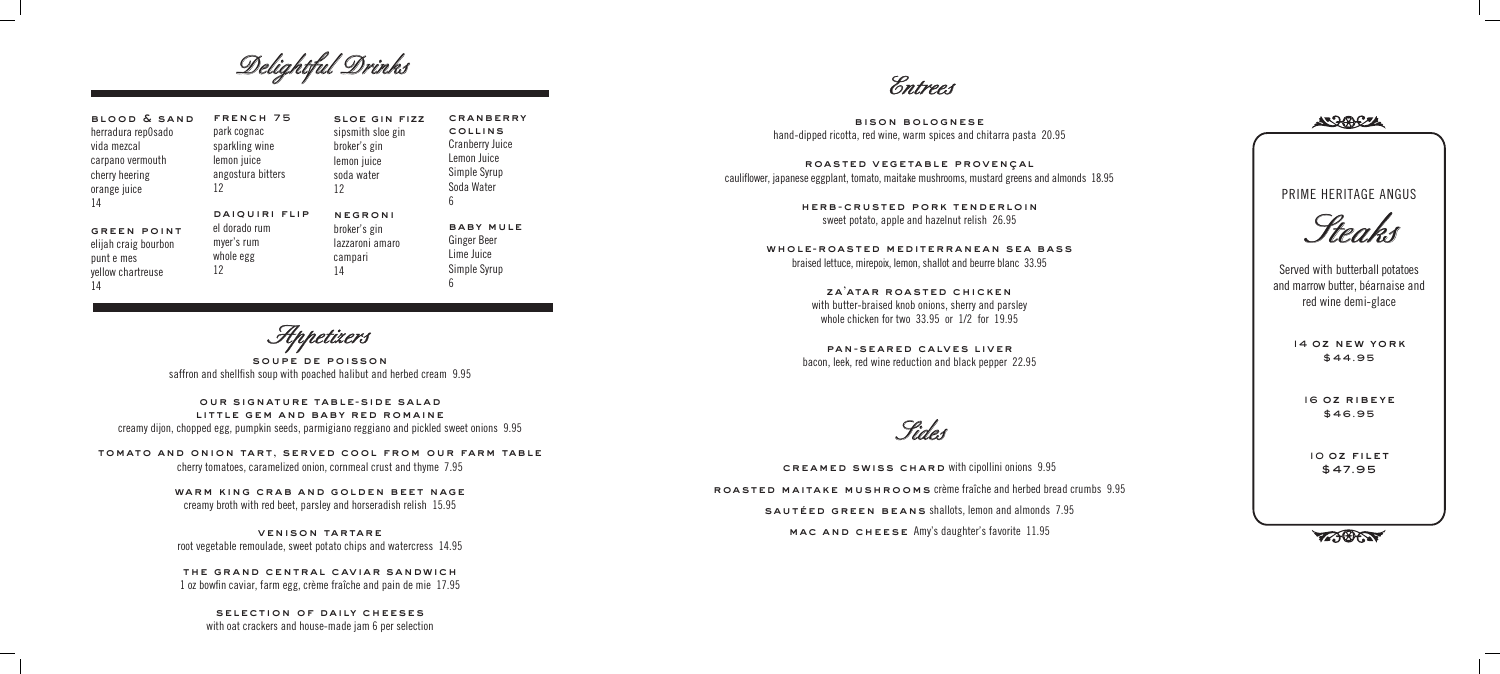TUESDAY mafalda's lasagna (well almost, she wouldn't give us the recipe) fresh mozzarella, sausage and fresh pasta 18.95

> WEDNESDAY chicken pot pie creamy chicken velouté and flaky pastry crust 16.95

#### THURSDAY

crispy sweetbreads ode to 'La Tour'- brown butter, lemon, capers, potato and cipollini onions 22.95

### FRIDAY

1/2 roasted duck pan-roasted duck breast with slow-cooked leg and thigh, fennel, orange and olive 32.95

SATURDAY rack of lamb 4-bone roasted rack with dijon and herbs 48.95

*Nightly Specials*

The building you are currently occupying was built in 1883 and first operated as the Borden Condensed Milk Company for its horse and buggy milk delivery service. Originally, the brick structure stood on its own with a tin shed attached for the milk storage. Milk arrived directly from the area dairy farms, the closest believed to be just west on Church Street. The small window cutouts along the west wall were for the horses, most likely to watch the sunset, though we may have made that up.

In 1910, the adjacent building along Church (current home of Thai Sookdee and former home to 27 Live) became the local offices for Borden's. By this time, the automobile was becoming more widely used and, according to the City of Evanston records, this space became a garage. Since the 1920s, it is believed that the garage was abandoned and the space hasn't been used for anything but a dumping ground.

In 2007, when the current owners bought the building along Church as well as this "annex" out of foreclosure, the roof had already caved and the City requested that it be replaced or the building torn down altogether. We are now thrilled to be giving this historic building new life…as The BARN!

## Features of "THE BARN" *Then and now*

The super-cool, boarded up windows throughout the space, most noticeable on the west wall (both inside and out), are the actual windows to the horses' stalls. On the exterior, they are boarded up with original green wood. Inside, we have restored them to create a cool architectural feature.

The discoloration on walls throughout reveals the hayloft. While we're serving more than hay, we have brought back the "loft" over the kitchen for dining, as well as a supper club-like, intimate private dining area with great vibe and view.

No longer noticeable is the original brick floor and truss ceiling, though when we dug deep to bring in modern plumbing, we collected many old bricks and even a milk bottle circa 1880s which is displayed right here in The Barn. In 1910, Borden's added the concrete floor, much of which you are standing on presently.

The old green barn door, which is believed to be original, has been restored and re-hung on the outside of the building. The large, steel-paned, factory glass window which is similar to what would have been used at the time now sits in its place.

The original address for Borden's was "Rear 1016 Church" which we successfully have resurrected.

# THE BARN

*History of the Barn*

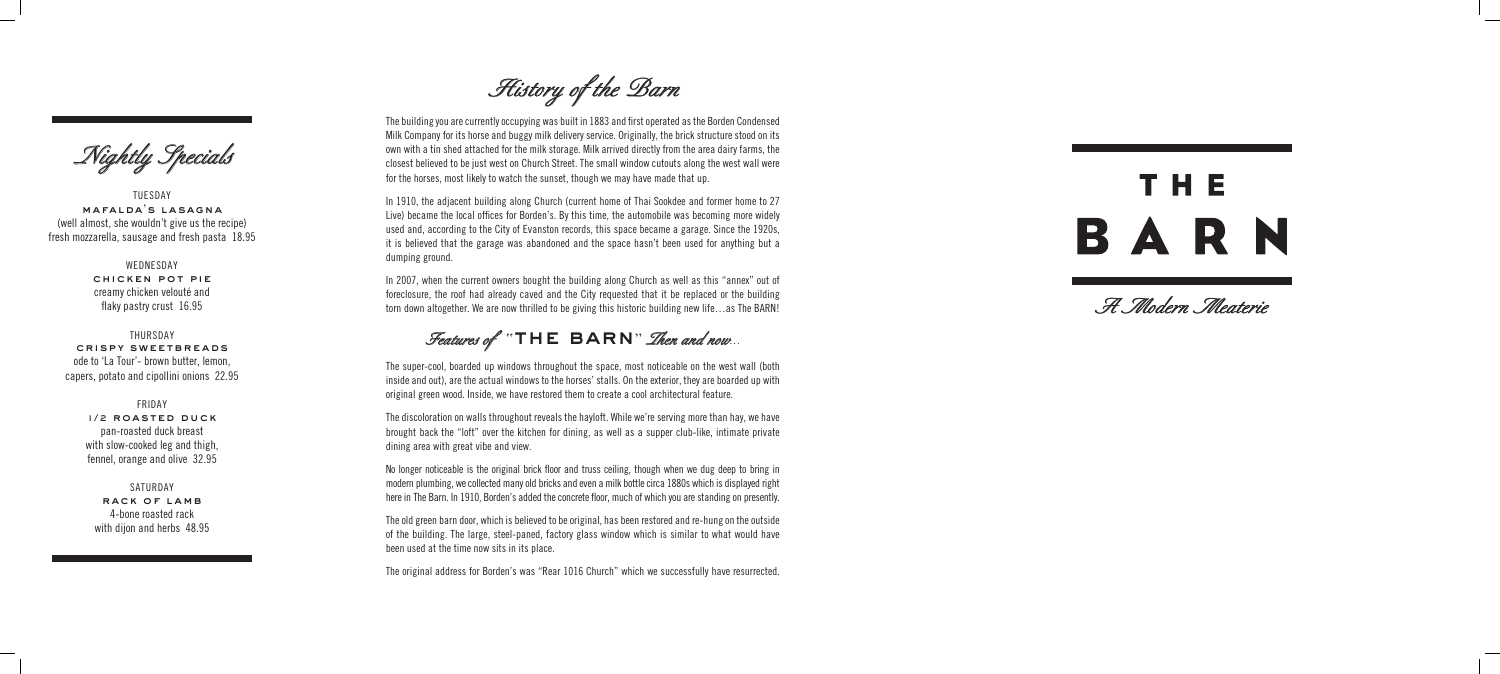**KRACZZE** *Desserts*FROM THE CART hazelnut chocolate mousse with candied hazelenuts and whipped cream 7 creme brulée with raspberries 8 classic affogato vanilla gelato & espresso 7 add shot of strega or PX sherry 11 lemon affogato lemon sorbetto with aperol or moscato d'asti 11 **CHEESE** with oat crackers and house made jam 6 per selection

**TABET**